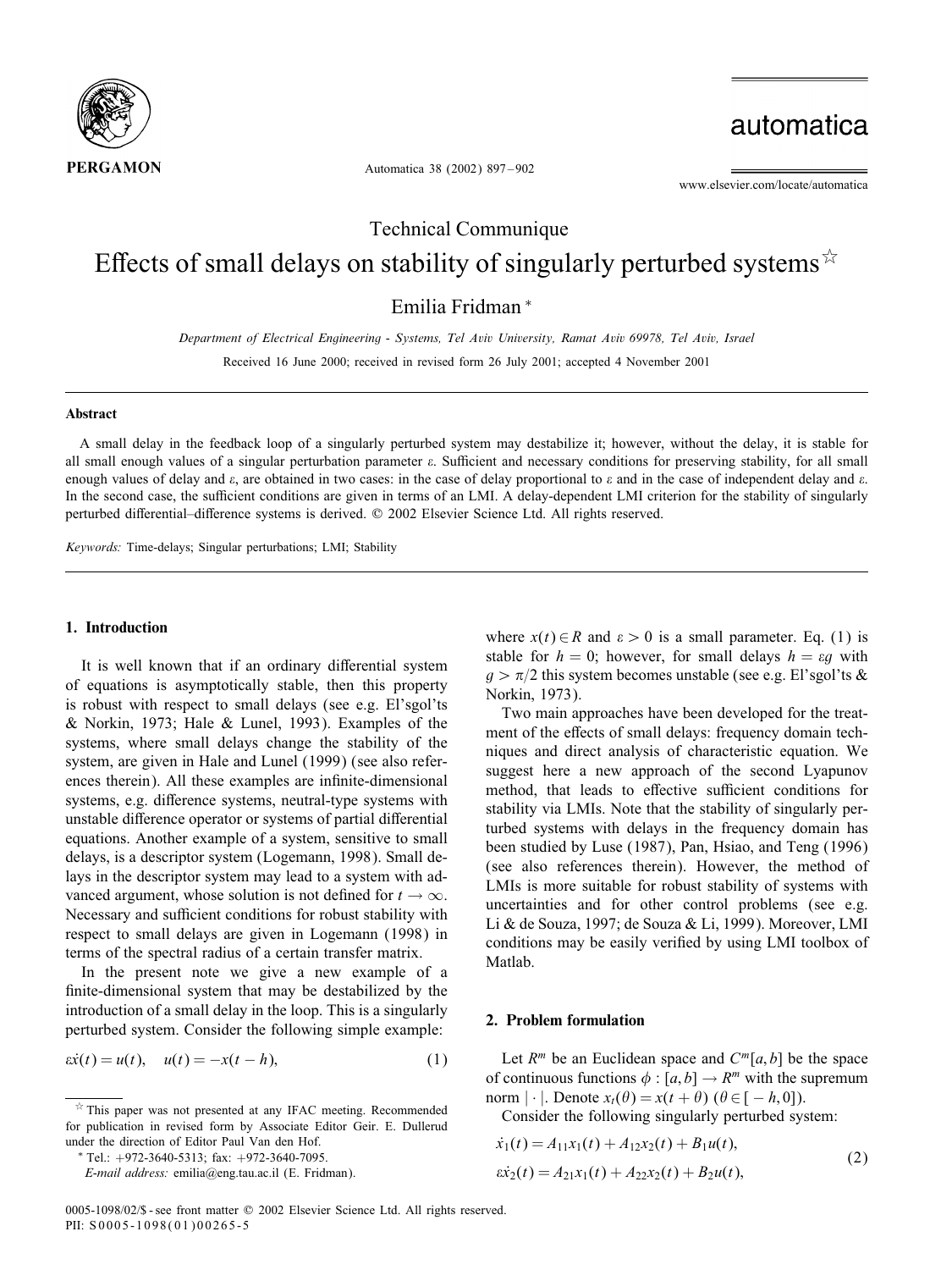where  $x_1(t) \in R^{n_1}$ ,  $x_2(t) \in R^{n_2}$  are the state vectors,  $u(t) \in R^q$ is the control input,  $A_{ii}$ ,  $B_i$  ( $i = 1, 2, j = 1, 2$ ) are the matrices of the appropriate dimensions, and  $\varepsilon$  is a small positive parameter. An  $\varepsilon$ -independent state-feedback

$$
u(t) = K_1 x_1(t) + K_2 x_2(t),
$$
\n(3)

robustly stabilizes (2) for all small enough  $\varepsilon$ , i.e. for the closed-loop system (2) and (3)

$$
E_{\varepsilon}\dot{x}(t) = (A + H)x(t),\tag{4}
$$

where

$$
x = \begin{bmatrix} x_1 \\ x_2 \end{bmatrix}, \quad E_{\varepsilon} = \begin{bmatrix} I_{n_1} & 0 \\ 0 & \varepsilon I_{n_2} \end{bmatrix}, \quad A = \begin{bmatrix} A_{11} & A_{12} \\ A_{21} & A_{22} \end{bmatrix},
$$

$$
H = \begin{bmatrix} H_{11} & H_{12} \\ H_{21} & H_{22} \end{bmatrix}, \quad H_{ij} = B_i K_j, \quad i = 1, 2, j = 1, 2, \dots
$$

is robustly asymptotically stable under the following assumptions (see e.g. Kokotovic, Khalil, & O'Reilly, 1986):

$$
A_0 = A_{11} + H_{11} - (A_{12} + H_{12})(A_{22} + H_{22})^{-1}(A_{21} + H_{21})
$$

is Hurwitz.

Consider now the controller

$$
u(t) = K_1 x_1(t - h) + K_2 x_2(t - h)
$$
\n(5)

with a small delay  $h$ . The closed-loop system (2), (5) may become unstable for some  $\varepsilon$ . Thus in example (1) the closed-loop system becomes unstable for all  $h$  and e.g. for  $\epsilon < 2h/\pi$ . In the present note we obtain sufficient and necessary conditions for the stability of (2) for all small enough  $\varepsilon$  and  $h$ . We consider two different cases: (1)  $h$  is proportional to  $\varepsilon$  and (2)  $\varepsilon$  and h are independent. The first case, being less general than the second one, is encountered in many publications (see e.g. Glizer & Fridman, 2000 and references therein). In practical systems (see e.g. a model of a two-core nuclear reactor in Reddy and Sannuti, 1975), the fast states usually appear with a delay proportional to  $\varepsilon$ , since otherwise (as follows from Corollary 1 below) the fast system should be delay-independently stable. The latter is too restrictive for real systems.

# 3. The case of delay proportional to  $\varepsilon$ : invariant manifolds approach

We start with the case of 
$$
h = \varepsilon g
$$
,  $g \in (0, g_0]$ , i.e.

$$
u(t) = K_1 x_1 (t - \varepsilon g) + K_2 x_2 (t - \varepsilon g).
$$
 (6)

Consider the closed-loop system (2), (6):

$$
E_{\varepsilon}\dot{x}(t) = Ax(t) + Hx(t - \varepsilon g). \tag{7}
$$

Consider also the fast system

$$
\dot{x}_2(t) = A_{22}x_2(t) + H_{22}x_2(t - g). \tag{8}
$$

To ensure the stability of (7) for all  $g \in (0, g_0]$  and all small enough  $\varepsilon$  we assume additionally

(A3) There exist  $K > 0$  and  $\alpha > 0$  such that for all  $g \in [0, g_0]$  and for all  $x_{20} \in C^{n_2}[-h, 0]$ 

$$
|x_2(t)| \leqslant K e^{-\alpha t} |x_{20}|,\tag{9}
$$

where  $x_2(t)$  is a solution of (8).

Sufficient conditions for  $(9)$  can be found e.g. in Niculescu, de Souza, Dugard, and Dion (1998), Fridman and Shaked (1998). We obtain the following lemma

**Lemma 1.** *Under* A1–A3 *there exists*  $\varepsilon_0$  *such that for all*  ∈(0; 0] *the state-feedback* (6) *exponentially stabilizes* (2) *for all*  $g \in (0, g_0]$ .

**Proof.** For each  $h \in (0, \varepsilon g_0]$  the result follows from Fridman (1996); Glizer and Fridman (2000). Proof of the result for all  $g \in (0, g_0]$  follows by the same invariant manifold argument since (9) holds uniformly in  $q \in [0, q_0]$ .  $\Box$ 

We obtain now a simple necessary condition for the stability of (2), (6) under A1 and A2. Note that this condition is weaker than A3.

**Lemma 2.** Let there exist  $g_1 > 0$  such that the fast char*acteristic equation*

$$
\Delta(\lambda) \triangleq \det(\lambda I - A_{22} - H_{22} e^{-\lambda g_1}) = 0, \qquad (10)
$$

*that corresponds to the fast system* (8) *has at least one root with positive real part. Then*; *for all small enough and*  $g = g_1$ *, the closed-loop system* (2), (6) *is unstable.* 

**Proof.** Consider  $g = g_1$ . Writing (7) in the fast time  $\tau = t/\varepsilon$ and denoting  $v(\tau) = x_1(\varepsilon \tau)$ ,  $w(\tau) = x_2(\varepsilon \tau)$  we obtain

$$
\dot{v}(\tau) = \varepsilon [F_1 v_\tau + F_2 w_\tau],\tag{11}
$$

$$
\dot{w}(\tau) = F_3 v_\tau + A_{22} w(\tau) + H_{22} w(\tau - g_1),\tag{11}
$$

where  $F_i$ :  $C^{n_i}[-h,0] \to R^{n_1}$ ,  $i = 1,2$ ,  $F_3$ :  $C^{n_1}[-h,0] \to$  $R^{n_2}$  are given by

$$
F_1v_\tau \triangleq A_{11}v(\tau) + H_{11}v(\tau - g_1),
$$

$$
F_2w_{\tau}\triangleq A_{12}w(\tau)+H_{12}w(\tau-g_1),
$$

$$
F_3v_\tau\triangleq A_{21}v(\tau)+H_{21}v(\tau-g_1).
$$

Let  $T(t)$ :  $C^{n_2}[-g_1, 0] \to C^{n_2}[-g_1, 0]$ ,  $t \ge 0$  be the semigroup of operators that corresponds to the fast system (8) (see e.g. Hale, 1971, p. 61). Denote

$$
A_0 = \{ \lambda \in C : \Delta(\lambda) = 0 \text{ and } \text{Re } \lambda = 0 \},
$$
  

$$
A_+ = \{ \lambda \in C : \Delta(\lambda) = 0 \text{ and } \text{Re } \lambda > 0 \}.
$$

<sup>(</sup>A1) The "fast" matrix  $A_{22} + H_{22}$  is Hurwitz. (A2) The "slow" matrix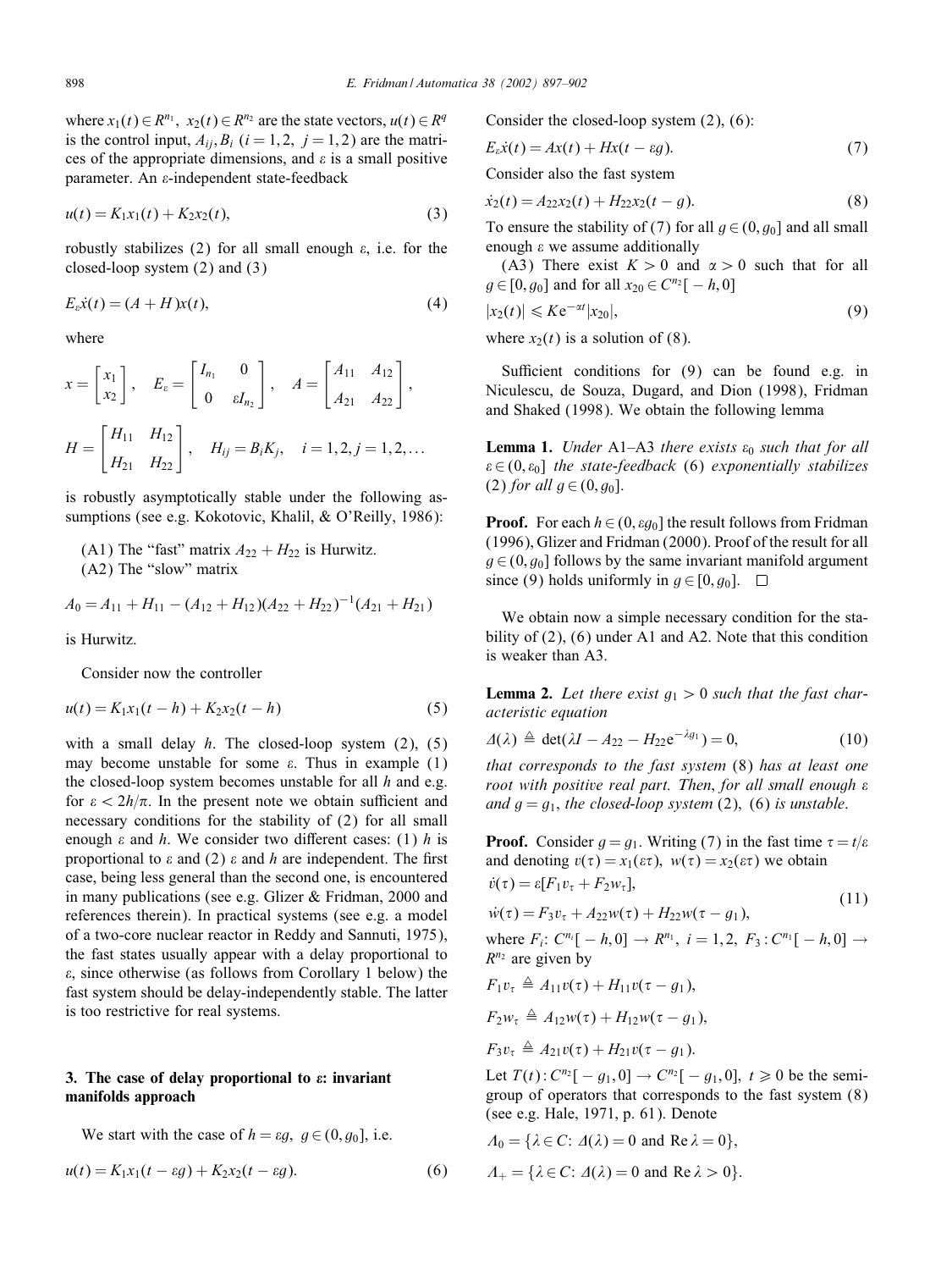All the other roots of (10) have negative real parts. It is well known (see e.g. Hale, 1971, p. 62; Hale & Lunel, 1993, p. 200) that according to this splitting we have the following decomposition of  $C^{n_2}[-q_1,0]$ :

$$
C^{n_2}[-g_1,0]=P_1\oplus P_2\oplus Q,
$$

where  $P_1$ ,  $P_2$  and Q are invariant spaces for solutions of (8) in the sense that for all initial conditions from  $P_i$  (Q) solutions to (8) satisfy  $x_{2t} \in P_i$ ,  $i = 1, 2$  ( $x_{2t} \in Q$ ) for all  $t \ge 0$ . Moreover,  $P_1$  ( $P_2$ ) is finite-dimensional and corresponds to solutions of (8) of the form  $p(t)e^{\lambda t}$ , where  $p(t)$  is a polynomial in t and  $\lambda \in A_0$  ( $\lambda \in A_+$ ). Denote by  $\Phi_1$ ,  $\Phi_2$  the matrices, the columns of which are basis vectors for  $P_1$  and  $P_2$ . Let  $\Psi_1$  ( $\Psi_2$ ) be the matrices, the rows of which are basis for the initial values of those solutions to the transpose of (8)

$$
\dot{\bar{x}}_2(s) = -\bar{x}_2(s)A_{22} - \bar{x}_2(s+g)H_{22}, \quad \bar{x}'_2(s) \in R^{n_2}, \quad s \leq 0,
$$

which have the form of  $p(s)e^{-\lambda s}$ , where  $p(s)$  is a polynomial in s and  $\lambda \in A_0$  ( $\lambda \in A_+$ ) (see Hale, 1971, p. 63).

Denote by  $Y_i$ ,  $i = 1, 2$  such matrices that  $T(t)\Phi_i =$  $\Phi_i$  exp(Y<sub>i</sub>t). The spectrum of Y<sub>1</sub> (Y<sub>2</sub>) is  $A_0$  ( $A_+$ ). Let  $X(t)$  be the fundamental matrix of (8) and thus  $X_0(s)=0$ ,  $s \in [-q_1, 0); X_0(0) = I$ . Following Hale (1971, pp. 62– 64), we denote

$$
X_0^Q = X_0 - \Phi_1 \Psi_1(0) - \Phi_2 \Psi_2(0),
$$
  
\n
$$
T(t)X_0^Q = X_t - T(t)\Phi_1 \Psi_1(0) - T(t)\Phi_2 \Psi_2(0).
$$

It is shown in Hale (1971, p. 64) that  $T(t)z_0$  for  $z_0 \in Q$  and  $T(t)X_0^Q$  are exponentially decaying. Moreover, the solution of (11)  $v(\tau)$ ,  $w_{\tau} = \Phi_1 y_1(\tau) + \Phi_2 y_2(\tau) + z_{\tau}$ ,  $z_{\tau} \in Q$ , with the initial conditions  $v(0)$ ,  $w_0$  is a solution of the system

$$
\dot{v}(\tau) = \varepsilon [F_1 v_\tau + F_2(\Phi_1 y_1(\tau) + \Phi_2 y_2(\tau) + z_\tau)],
$$
  
\n
$$
\dot{y}_1(\tau) = Y_1 y_1 + \Psi_1(0) F_3 v_\tau,
$$
  
\n
$$
\dot{y}_2(\tau) = Y_2 y_2 + \Psi_2(0) F_3 v_\tau,
$$
  
\n
$$
z_\tau = T(\tau) z_0 + \int^{\tau} T(\tau - s) X_0^Q F_3 v_s \, ds
$$
\n(12)

0 and vice versa (Hale, 1971, p. 66).

Note that the spectrum of the "main linear parts" of (12) is decomposed as follows: in the equations with respect to  $\dot{v}$ ,  $\dot{y}_1$  and  $z_\tau$  it is on the imaginary axis and in the left-hand side of the plane, while in the equation with respect to  $y_2$  it is on the right-hand side of the plane. By standard arguments (see e.g. Kelley, 1967, Theorem 1; Hale, 1971, Theorem 3.1), this system for all small enough  $\varepsilon > 0$  has an unstable manifold

$$
v_{\tau} = \varepsilon L_1(\theta, \varepsilon) y_2(\tau), \qquad y_1 = L_2(\varepsilon) y_2(\tau),
$$
  

$$
z_{\tau} = L_3(\theta, \varepsilon) y_2(\tau), \quad \theta \in [-g_1, 0],
$$

where  $L_i$ ,  $i = 1, 2, 3$  are continuous and uniformly bounded functions. The flow on this manifold is governed by the equation

$$
\dot{y}_2(\tau) = Y_2 y_2(\tau) + \varepsilon \Psi_2(0) F_3 L_1 y_2(\tau). \tag{13}
$$

The solutions on the unstable manifold are unbounded solutions of (11). Therefore, (7) has unbounded solutions and thus (7) is unstable for small enough  $\varepsilon > 0$  and  $g = g_1$ .  $\Box$ 

### 4. The case of independent  $h$  and  $\varepsilon$ : an LMI approach

*4.1. On robustness of regular time-delay system with respect to small delay*

The closed-loop system (2), (5) has the form

$$
E_{\varepsilon}\dot{x}(t) = Ax(t) + Hx(t - h). \tag{14}
$$

For  $\varepsilon = 1$  (14) is a regular system. It is well known that if  $A + H$  is Hurwitz, then (14) with  $\varepsilon = 1$  is asymptotically stable for all small enough  $h$ . The proof of this fact is usually based on Rousche's theorem (see e.g. El'sgol'ts & Norkin, 1973; Hale & Lunel, 1993). We mention here that this fact immediately follows from a delay-dependent LMI stability criterion (see e.g. Li & de Souza, 1997; Kolmanovskii, Niculescu, & Richard, 1999). Namely, (14) is stable if there exist symmetric positive-definite matrices  $P$ ,  $R_1$  and  $R_2$  satisfying the following LMIs:

$$
\begin{bmatrix}\n\Phi(h) & hPH & hPH \\
hH'P & -hR_1 & 0 \\
hH'P & 0 & -hR_2\n\end{bmatrix} < 0,\n\tag{15}
$$

where  $\Phi(h) = (A + H)'P + P(A + H) + h(A'R_1A + H'R_2H)$ . The fact that  $A+H$  is Hurwitz implies the existence of  $P > 0$ such that  $\Phi(0) < 0$  and thus (15) holds e.g. for  $R_1 = R_2 = I$ and for all small enough h. We develop an LMI approach to (14) for small  $\varepsilon$  and  $h$ . Note that in the case of  $h=\varepsilon g$  one can apply (15) with  $A = E_{\varepsilon}^{-1}A$ ,  $H = E_{\varepsilon}^{-1}H$ .

*4.2. Stability conditions for singularly perturbed system with delay*

From Lemma 2 we obtain the following *necessary condition*:

Corollary 1. *Let* (14) *be stable for all small enough and h. Then, for all*  $g_1 \geq 0$ , *the characteristic equation* (10) *has no roots with positive real parts*.

According to this corollary we derive a criterion for asymptotic stability which is delay-independent in the fast variables and delay-dependent in the slow ones by considering the following Lyapunov–Krasovskii functional:

$$
V(x_t) = x'(t)E_{\varepsilon}P_{\varepsilon}x(t) + \int_{t-h}^t x_2'(\theta)Qx_2(\theta) d\theta + W(x_t),
$$
\n(16)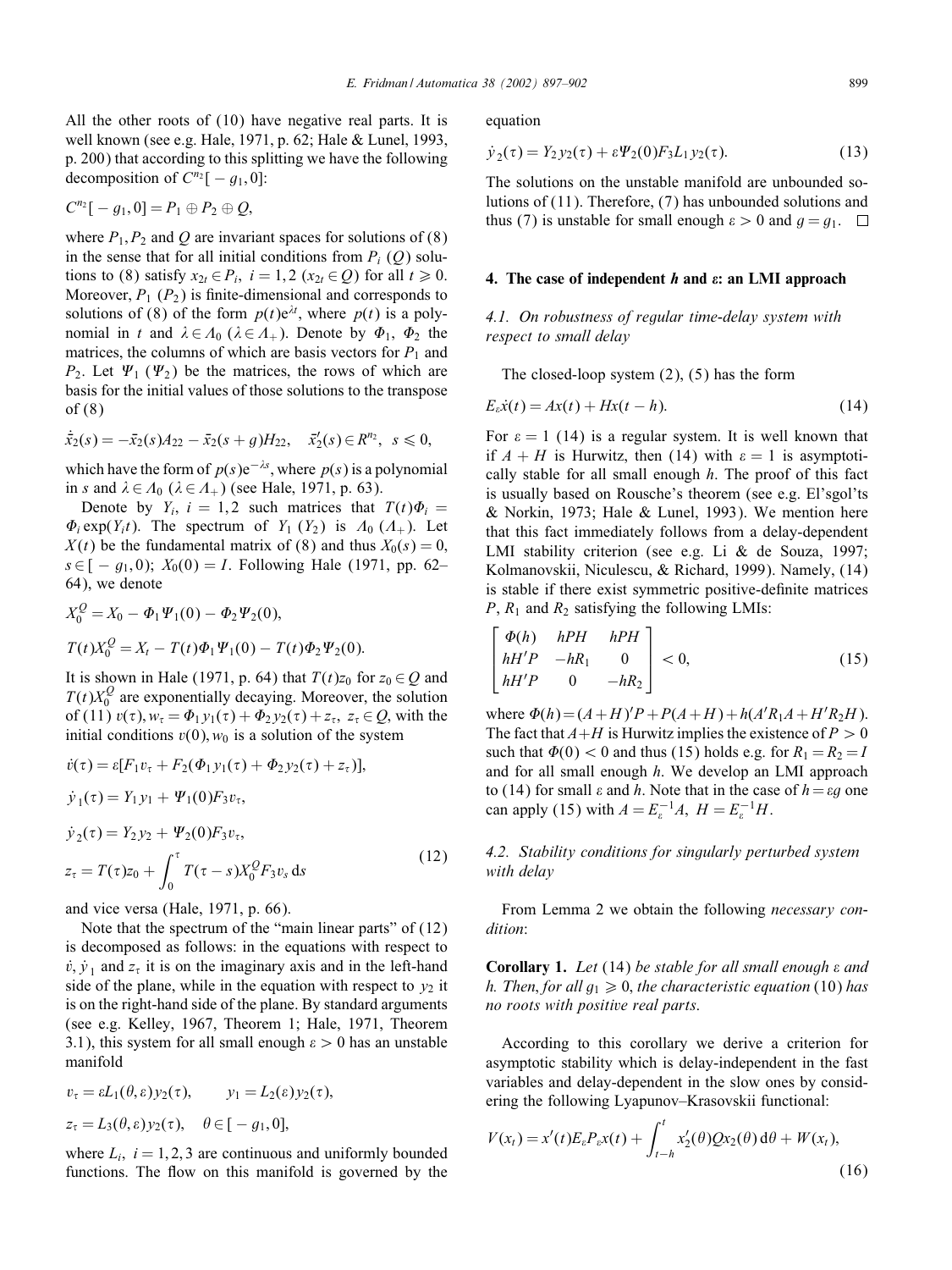where

$$
P_{\varepsilon} = \begin{bmatrix} P_1 & \varepsilon P_2' \\ P_2 & P_3 \end{bmatrix}, \quad P_1 = P_1' > 0, \ P_3 = P_3' > 0, \quad (17)
$$

and

$$
W(x_t) = \int_{-h}^{0} \int_{t+\theta}^{t} x'(s)[A_{11} \quad A_{12}]^{\prime} R_1[A_{11} \quad A_{12}]x(s) ds d\theta
$$
  
+ 
$$
\int_{-h}^{0} \int_{t+\theta-h}^{t} x'(s)[H_{11} \quad H_{12}]^{\prime}
$$
  

$$
\times R_2[H_{11} \quad H_{12}]x(s) ds d\theta.
$$

Note that we choose  $P_{\varepsilon}$  in the form of (17) similar to Xu and Mizukami (1997), such that for  $\varepsilon = 0$  the functional V, with  $E_{\varepsilon} = E_0$  and  $P_{\varepsilon} = P_0$ , corresponds to the descriptor case (i.e.  $\varepsilon = 0$  in (14)).

To guarantee that nondelay system (14), where  $h = 0$ , is asymptotically stable for all small enough  $\varepsilon$  we assume:

(A4) There exists  $P_0$  of (17) such that  $P'_0(A + H)$ +  $(A' + H')P_0 < 0.$ 

A4 implies the robust asymptotic stability of (14) with  $h = 0$  since, choosing  $V_0(x) = x' P_\varepsilon x$ , we have, for all small enough  $\varepsilon$  and  $x(t)$  satisfying (14) with  $h = 0$ , that

$$
\frac{d}{dt}V_0(x(t)) = x'(t)[P'_\varepsilon(A+H)(A'+H')P_\varepsilon]x(t)
$$
  
= x'(t)[P'\_0(A+H) + (A'+H')P\_0  
+ O(\varepsilon)]x(t) < 0.

Denote

$$
\Psi(\varepsilon, h) = \left[ A' + \begin{pmatrix} H'_{11} & H'_{21} \\ 0 & 0 \end{pmatrix} \right] P_{\varepsilon} + P'_{\varepsilon} \left[ A + \begin{pmatrix} H_{11} & 0 \\ H_{21} & 0 \end{pmatrix} \right]
$$
  
+ 
$$
\begin{bmatrix} 0 & 0 \\ 0 & Q \end{bmatrix} + h \begin{bmatrix} A'_{11} \\ A'_{12} \end{bmatrix} R_1 [A_{11} \ A_{12}] + h \begin{bmatrix} H'_{11} \\ H'_{12} \end{bmatrix}
$$
  
×
$$
R_2 [H_{11} \ H_{12}].
$$
 (18)

We obtain the following *sufficient conditions*.

Theorem 1. *Under* A4 *the following holds*:

(i) *Given*  $\varepsilon > 0$ ,  $h > 0$  (14) *is asymptotically stable if there exist*  $P_{\varepsilon}$  of (17) such that  $E_{\varepsilon}P_{\varepsilon}>0$  and  $n_2\times n_2$ -matrix Q and  $n_1 \times n_1$ -matrices  $R_1 > 0$  and  $R_2 > 0$  that satisfy the "full-order"  $LMI$ 

$$
\begin{bmatrix}\n\Psi(\varepsilon, h) & P'_{\varepsilon} \left( \frac{H_{12}}{H_{22}} \right) & h P'_{\varepsilon} \left( \frac{H_{11}}{H_{21}} \right) & h P'_{\varepsilon} \left( \frac{H_{11}}{H_{21}} \right) \\
(H'_{12} & H'_{22}) P_{\varepsilon} & -Q & 0 & 0 \\
h(H'_{11} & H'_{21}) P_{\varepsilon} & 0 & -hR_1 & 0 \\
h(H'_{11} & H'_{21}) P_{\varepsilon} & 0 & 0 & -hR_2\n\end{bmatrix} < 0.
$$
\n(19)

(ii) *If there exist*  $P_0$  *of* (17) *and*  $n_2 \times n_2$ *-matrix Q such that the LMI*

$$
\Gamma = \begin{bmatrix} \Psi(0,0) & P_0' \binom{H_{12}}{H_{22}} \\ (H_{12}' H_{22}')P_0 & -Q \end{bmatrix} < 0 \tag{20}
$$

*holds*, *then* (14) *is asymptotically stable for all small enough*  $\varepsilon > 0$  *and*  $h \ge 0$ .

**Proof.** (i) Differentiating  $(16)$  with respect to t we obtain

$$
\frac{dV(x_t)}{dt} = 2x'P'_e[Ax(t) + Hx(t-h)] + x'_2(t)Qx_2(t) - x'_2(t-h)Qx_2(t-h) + \frac{dW}{dt}.
$$
 (21)

Considering the system of (14) we find that for  $t \ge 0$ 

$$
x_1(t-h) = x_1(t) - [A_{11} \quad A_{12}] \int_{t-h}^t x(\tau) d\tau
$$

$$
- [H_{11} \quad H_{12}] \int_{t-h}^t x(\tau - h) d\tau.
$$
 (22)

Then;

$$
\frac{dV(x_t)}{dt} = 2x'(t)P'_\t{a}\left[A + \begin{pmatrix} H_{11} & 0 \\ H_{21} & 0 \end{pmatrix}\right]x(t)
$$
  
+2x'(t)P'\_\t{a}\left[H\_{12}\right]x\_2(t-h)  
+x'\_2(t)Qx\_2(t) - x'\_2(t-h)Qx\_2(t-h)  
+ \frac{dW}{dt} + \eta\_1(t) + \eta\_2(t), \tag{23}

where

$$
\eta_1(t) \triangleq -2 \int_{t-h}^t x'(t) P'_\varepsilon \begin{bmatrix} H_{11} \\ H_{21} \end{bmatrix} [A_{11} \ A_{12}] x(\tau) d\tau,
$$
  

$$
\eta_2(t) \triangleq -2 \int_{t-h}^t x'(t) P'_\varepsilon \begin{bmatrix} H_{11} \\ H_{21} \end{bmatrix} [H_{11} \ H_{12}] x(\tau - h) d\tau.
$$

Since for any z,  $y \in \mathbb{R}^n$  and for any symmetric positivedefinite  $n \times n$ -matrix X,

$$
-2z'y \leq z'X^{-1}z + y'Xy,
$$

we find that for any  $n_1 \times n_1$ -matrices  $R_1 > 0$  and  $R_2 > 0$ ,

$$
\eta_1 \leq h x'(t) P'_\varepsilon \begin{bmatrix} H_{11} \\ H_{21} \end{bmatrix} R_1^{-1} [H'_{11} \quad H'_{21}] P_\varepsilon x(t) + \int_{t-h}^t x'(\tau) \begin{bmatrix} A'_{11} \\ A'_{12} \end{bmatrix} R_1 [A_{11} \quad A_{12}] x(\tau) d\tau,
$$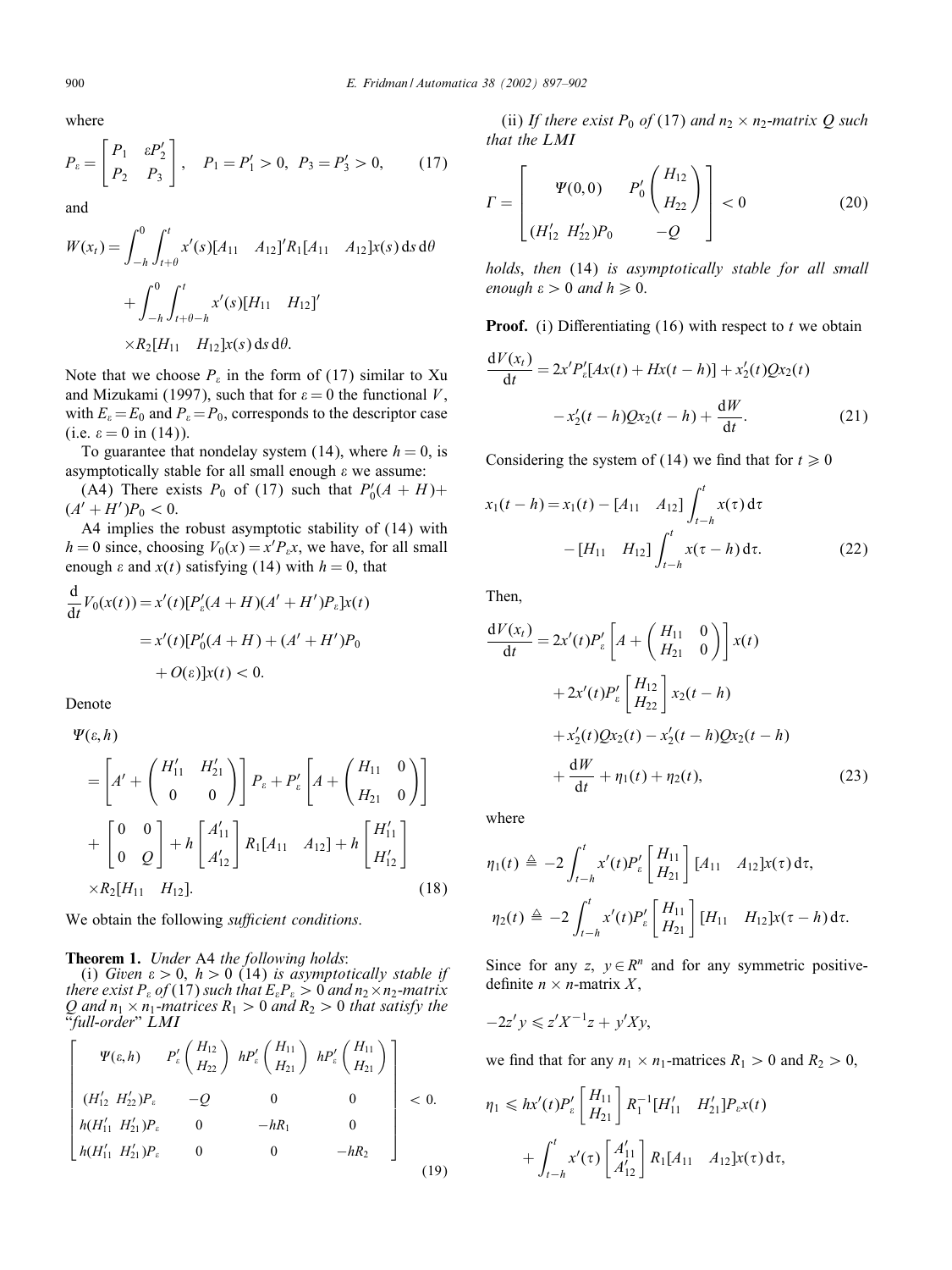$$
\eta_2 \leq h x'(t) P'_\varepsilon \begin{bmatrix} H_{11} \\ H_{21} \end{bmatrix} R_2^{-1} [H'_{11} \quad H'_{21}] P_\varepsilon x(t) + \int_{t-h}^t x'(\tau - h) \begin{bmatrix} H'_{11} \\ H'_{12} \end{bmatrix} R_2 [H_{11} \quad H_{12}] x(\tau - h) d\tau.
$$
\n(24)

Then;

$$
\frac{dV(x_t)}{dt} = x'(t)\Psi(\varepsilon, h)x(t) + 2x'(t)P'_{\varepsilon}\left[H_{22}\right]x_2(t - h) - x'_2(t - h)Qx_2(t - h) + hx'(t)P'_{\varepsilon}\left[H_{11}\right] \times[R_1^{-1} + R_2^{-1}][H'_{11} \quad H'_{21}]P_{\varepsilon}x(t).
$$
\n(25)

Eq. (25) and LMI (19) yield (by Schur complements) that  $dV/dt < 0$  and therefore (14) is asymptotically stable.

(ii) If the "reduced-order" LMI (20) holds for some  $P_0$ and Q, then e.g. for  $R_1 = R_2 = I$  and for small enough  $\varepsilon$ and h the full-order LMI (19) holds for the same  $P_1, P_2, P_3$ and  $Q$  and thus, due to (i) of Theorem 1, (14) is robustly asymptotically stable.  $\square$ 

Remark 1. LMI (20) implies A4, since from (20) it follows that for all  $x = col\{x_1, x_2\} \in \mathbb{R}^n$ 

$$
[x' \quad x_2'] \Gamma col \{x \ x_2\} = x' [P'_0(A+H) + (A'+H')P_0]x < 0.
$$

Remark 2. Item (ii) of Theorem 1 gives sufficient conditions for the robust stability of (14) with respect to small  $\varepsilon$ and  $h$ . Note that (20) yields the inequality

$$
\begin{bmatrix} A'_{22}P_3 + P_3A_{22} + Q & P_3H_{22} \\ H'_{22}P_3 & -Q \end{bmatrix} < 0
$$

that guarantees the stability of the fast system (8) for all delays  $q \ge 0$ .

**Remark 3.** Given  $h > 0$ , consider the descriptor system (14) with  $\varepsilon = 0$ . If (19) holds for  $\varepsilon = 0$  (and thus (20) is feasible); then the Lyapunov–Krasovskii functional of (16) with  $\varepsilon = 0$  is nonnegative and has a negative-definite derivative. It has been shown recently (Fridman; 2001) that the latter guarantees the asymptotic stability of the descriptor system provided that all the eigenvalues of  $A_{22}^{-1}H_{22}$  are inside a unit circle. Moreover, (19) for  $\varepsilon = 0$  or (20) implies that the spectrum of  $A_{22}^{-1}H_{22}$  is inside a unit circle. Thus, Theorem 1 holds in fact for  $\varepsilon \ge 0$  (and not only for  $\varepsilon > 0$ as it is stated).

LMI (20) guarantees for all  $h \ge 0$  the asymptotic stability of the following slow (descriptor) system (Fridman, 2001):

$$
E_0 \dot{x}(t) = \left[ A + \left( \begin{array}{c} H_{11} & 0 \\ H_{21} & 0 \end{array} \right) \right] x(t) + \left[ \begin{array}{c} H_{12} \\ H_{22} \end{array} \right] x_2(t-h).
$$

Table 1

| ε     | 0.1   | ∪.∠   | 0.3   | 0.4   |
|-------|-------|-------|-------|-------|
| $h_0$ | 0.142 | 0.131 | 0.006 | 0.001 |

## *4.3. Example*

Consider (14) of the form

$$
\begin{aligned} \dot{x}_1 &= x_2(t) + x_1(t - h), \\ \dot{x}_2 &= -x_2(t) + 0.5x_2(t - h) - 2x_1(t). \end{aligned} \tag{26}
$$

For  $h = 0$  this system is asymptotically stable for all small enough  $\varepsilon$  since A1 and A2 hold. It is well known (see e.g. Hale & Lunel, 1993) that the fast system  $\dot{x}_2(t) = -x_2(t) +$  $0.5x_2(t - g)$  is asymptotically stable for all g. Thus, the necessary condition for robust stability with respect to small  $\varepsilon$  and h is satisfied. LMI (20) for this system has a solution. Hence, the system is robustly asymptotically stable with respect to small  $\varepsilon$  and  $h$ . Applying LMI (20) we find that (26) is asymptotically stable e.g. for the values of  $\varepsilon$  and  $h \le h_0$ , where  $\varepsilon$  and  $h_0$  are given in Table 1. For  $\varepsilon = 0.5$  and  $h=0$  the system is not stable and LMI (20) has no solution.

The condition of (19) is conservative. Thus for  $\varepsilon = 0$  (26) is delay-independently stable (see Fridman, 2001), while (19) for  $\varepsilon = 0$  is feasible only for  $h \le 0.144$ . The conservatism of (19), as well as in the regular case (see e.g. de Souza & Li, 1999; Kolmanovskii et al., 1999), is twofold: the transformed equation (22) is not equivalent to the corresponding differential equation of  $(14)$  and the bounds  $(24)$ placed upon  $\eta_1$  and  $\eta_2$  are wasteful.

### 5. Conclusions

A new example of a system which can be destabilized by a small delay is given. This system is a singularly perturbed one. An LMI approach has been introduced for singularly perturbed systems and a new delay-dependent stability criterion has been derived for such systems with delay. The results can be easily generalized to the case of multiple delays. Since the LMI conditions are affine in the system matrices, the LMI approach also allows solutions for the uncertain case where the system parameters lie within an uncertainty polytope. The convexity of the LMI with respect to the delays implies that a solution, if it exists, will hold for all delays less than or equal to the one solved for. The method is most suitable for robust stabilization and for other control applications.

The LMI approach of this paper may provide a new impact to stability, stabilization and  $H_{\infty}$  control of time-delay systems, as well as singularly perturbed and descriptor systems with delay. As in the case of regular systems, the LMI stability criterion of this note is conservative. A work is currently being carried out to obtain conditions that are less conservative.